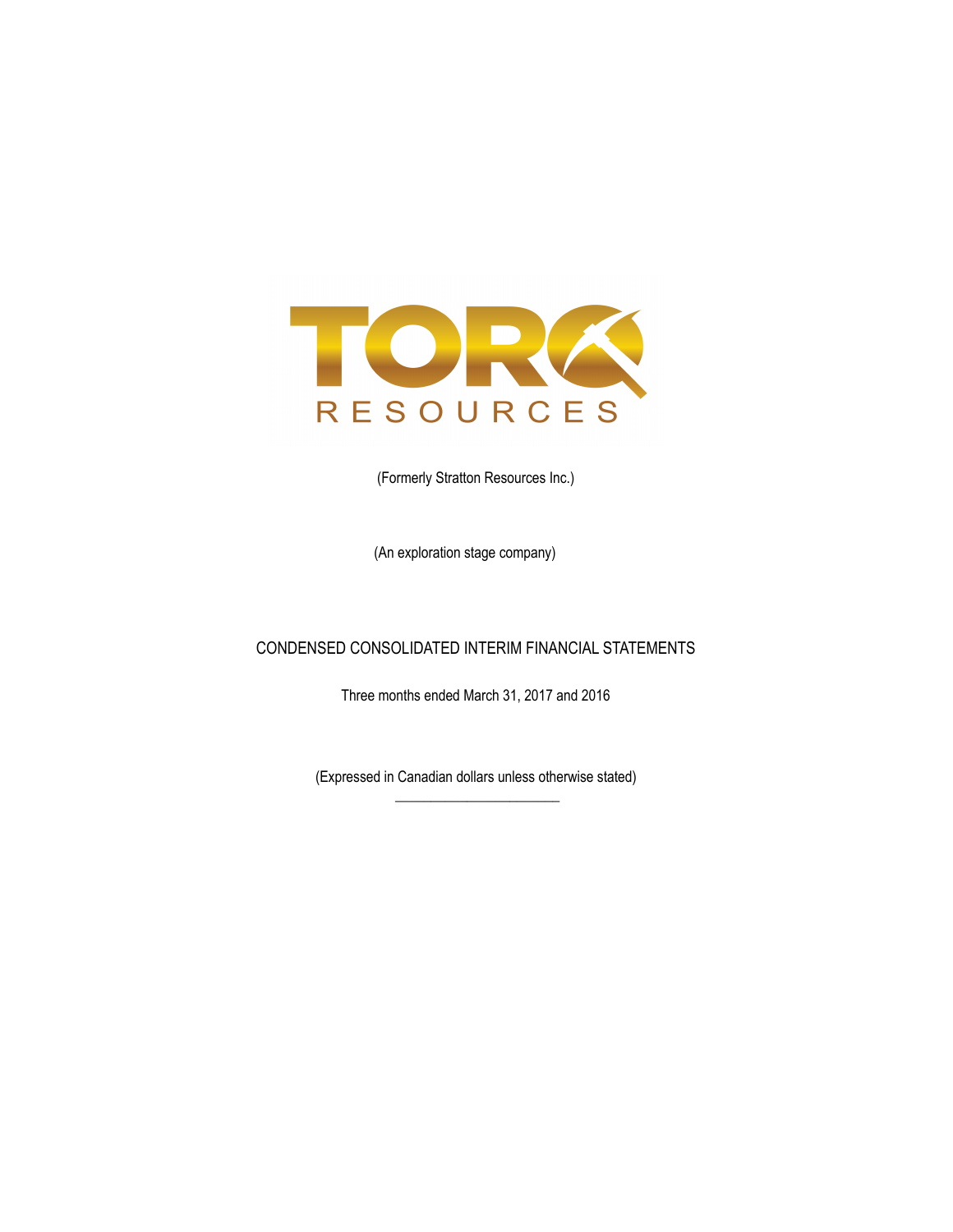(the "Company")

### CONDENSED CONSOLIDATED INTERIM FINANCIAL STATEMENTS

Three months ended March 31, 2017 and 2016

NOTICE OF NO AUDITOR REVIEW

The accompanying unaudited condensed consolidated interim financial statements of the Company have been prepared by and are the responsibility of Company's management.

The Company's independent auditor has not performed a review of these condensed consolidated interim financial statements in accordance with the standards established by the Canadian Institute of Chartered Accountants for a review of interim financial statements by an entity's auditor.

May 30, 2017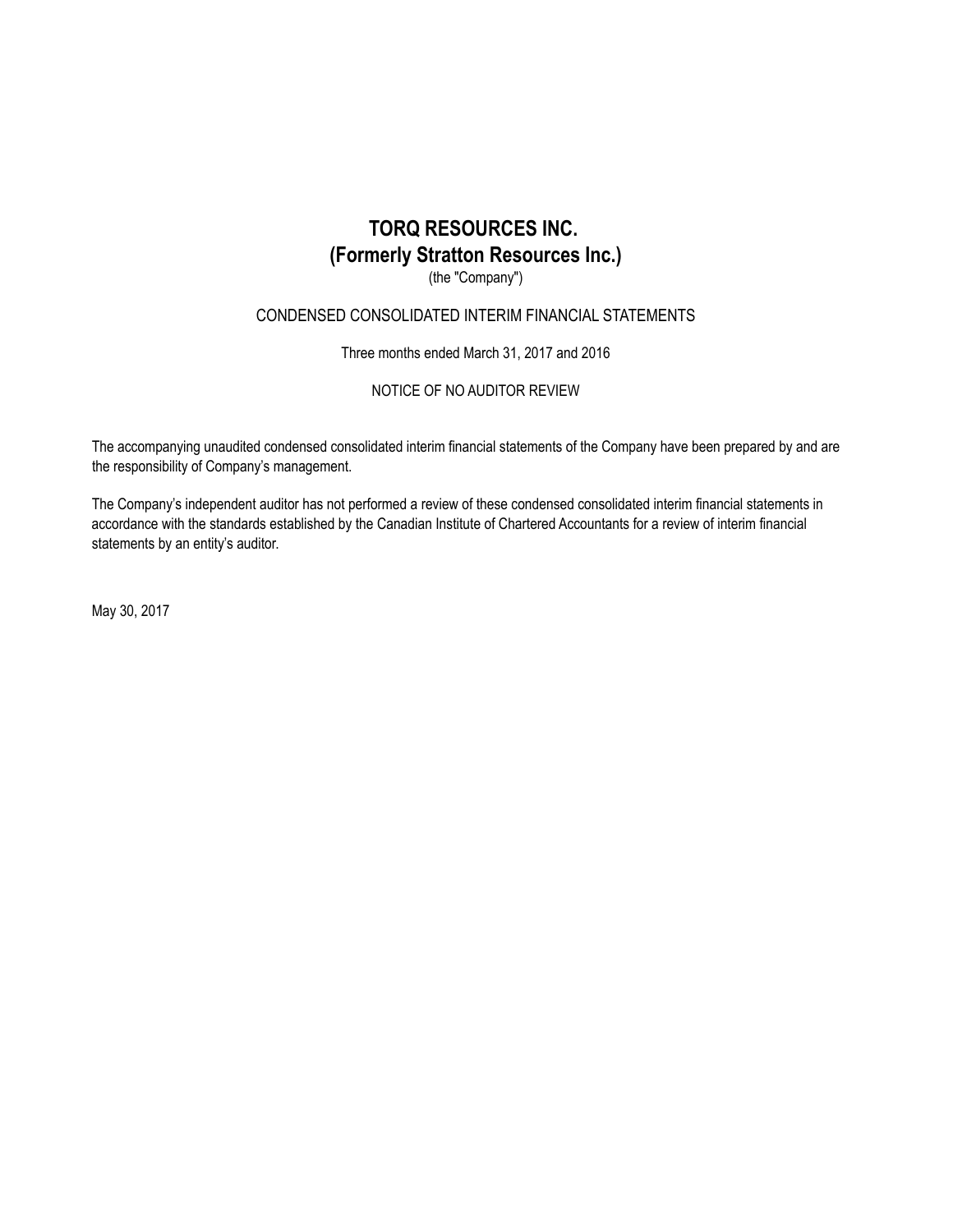**Condensed Consolidated Interim Statements of Financial Position**

(Expressed in Canadian dollars)

|                                          | As at March 31,     | As at December 31, |
|------------------------------------------|---------------------|--------------------|
|                                          | 2017                | 2016               |
| <b>Assets</b>                            |                     |                    |
| <b>Current assets:</b>                   |                     |                    |
| Cash                                     | \$<br>18,067,430 \$ | 5,864,033          |
| Amounts receivable                       | 46,841              | 31,938             |
| Prepaid expenses and deposits (note 3)   | 345,680             | 291,365            |
|                                          | 18,459,951          | 6,187,336          |
| Non-current assets:                      |                     |                    |
| Mineral property interests (note 4)      | 679,324             | 605,232            |
| <b>Total assets</b>                      | \$<br>19,139,275 \$ | 6,792,568          |
|                                          |                     |                    |
| <b>Liabilities and Equity</b>            |                     |                    |
| <b>Liabilities</b>                       |                     |                    |
| <b>Current liabilities:</b>              |                     |                    |
| Accounts payable and accrued liabilities | \$<br>529,770 \$    | 633,673            |
|                                          | 529,770             | 633,673            |
| Non-current liability:                   |                     |                    |
| Gecon financial liability (note 8)       | 216,207             | 218,472            |
|                                          | 745,977             | 852,145            |
| <b>Equity</b>                            |                     |                    |
| Share capital                            | 48,851,100          | 36,103,136         |
| Share option and warrant reserve         | 5,039,680           | 5,039,680          |
| Accumulated other comprehensive loss     | (3, 175)            | (1,024)            |
| Deficit                                  | (35, 494, 307)      | (35, 201, 369)     |
|                                          | 18,393,298          | 5,940,423          |
| <b>Total liabilities and equity</b>      | \$<br>19,139,275    | \$<br>6,792,568    |

Approved on behalf of the Board of Directors:

*"Shawn Wallace" "Steve Cook"*  Director Director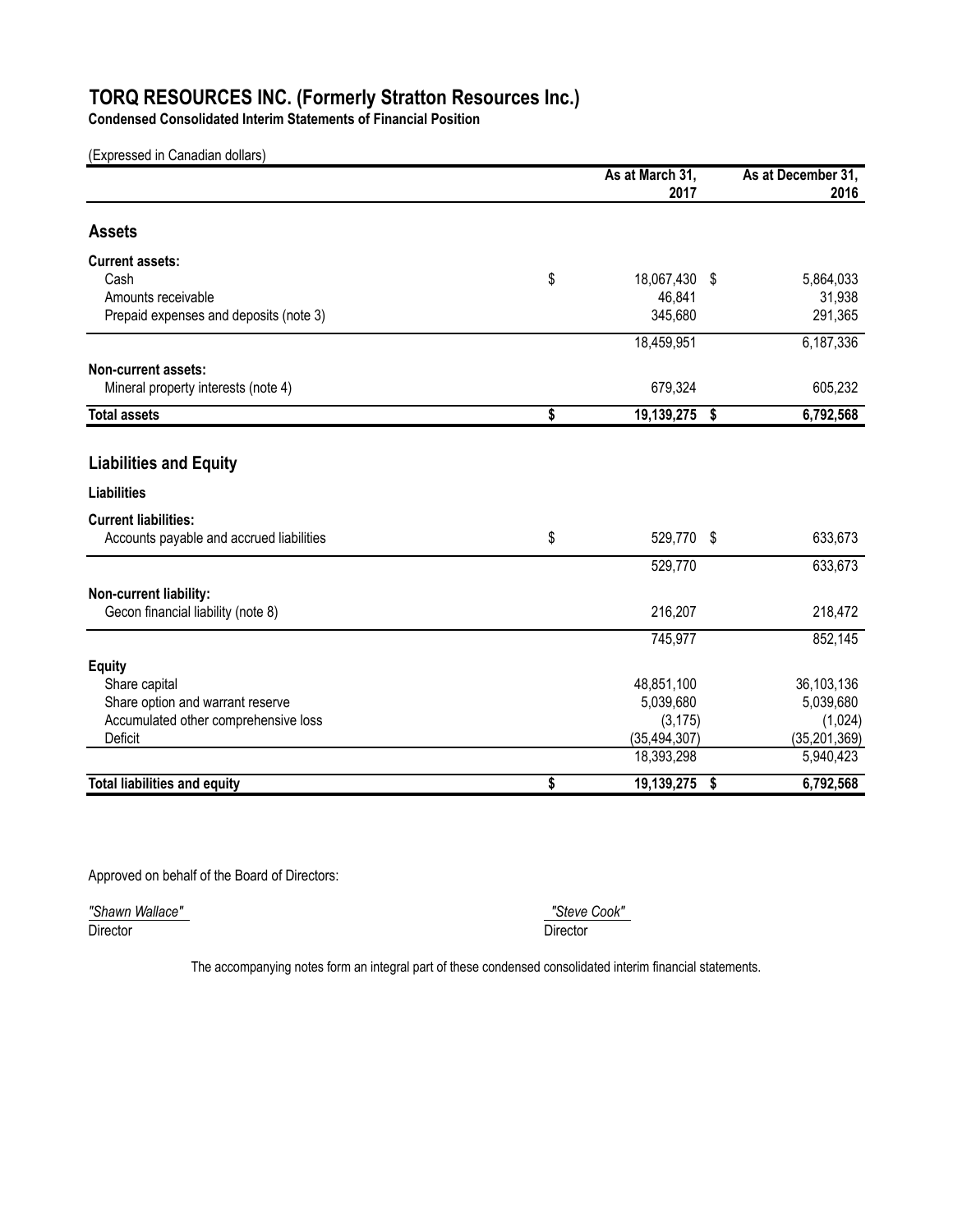**Condensed Consolidated Iterim Statements of Loss and Comprehensive Loss**

(Expressed in Canadian dollars, except share amounts)

|                                                                             | Three months ended March 31, |    |            |
|-----------------------------------------------------------------------------|------------------------------|----|------------|
|                                                                             | 2017                         |    | 2016       |
| <b>Administration expenses:</b>                                             |                              |    |            |
| Consulting fees, directors' fees, wages and benefits                        | \$<br>105,386                | \$ | 8,541      |
| Legal and professional fees                                                 | 46,676                       |    | 5,854      |
| Regulatory, transfer agent and shareholder information                      | 12,751                       |    | 2,177      |
| Office and administration                                                   | 39,616                       |    | 9,067      |
| Travel, marketing and investor relations                                    | 11,138                       |    | 203        |
| Bank charges                                                                | 2,097                        |    | 278        |
|                                                                             | 217,664                      |    | 26,120     |
|                                                                             |                              |    |            |
| Other expenses (income):<br>Interest and other income                       | (15, 812)                    |    | (496)      |
| Project evaluation costs                                                    | 111,943                      |    |            |
| Change in fair value of Gecon financial liability (note 8)                  | (2,265)                      |    |            |
| Foreign exchange gain                                                       | (18, 592)                    |    | (217)      |
|                                                                             | 75,274                       |    | (713)      |
|                                                                             |                              |    |            |
| Loss for the period                                                         | 292,938                      |    | 25,407     |
| Items that may be reclassified subsequently to profit or loss:              |                              |    |            |
| Unrealized currency loss on translation of foreign operations               | 2,151                        |    |            |
| Other comprehensive loss for the period                                     | 2,151                        |    |            |
|                                                                             |                              |    |            |
| Total comprehensive loss for the period                                     | \$<br>295,089 \$             |    | 25,407     |
| Basic and diluted loss per share                                            | \$<br>0.00                   | \$ | 0.00       |
|                                                                             |                              |    |            |
| Weighted average number of common shares outstanding<br>(basic and diluted) | 63,816,386                   |    | 36,724,164 |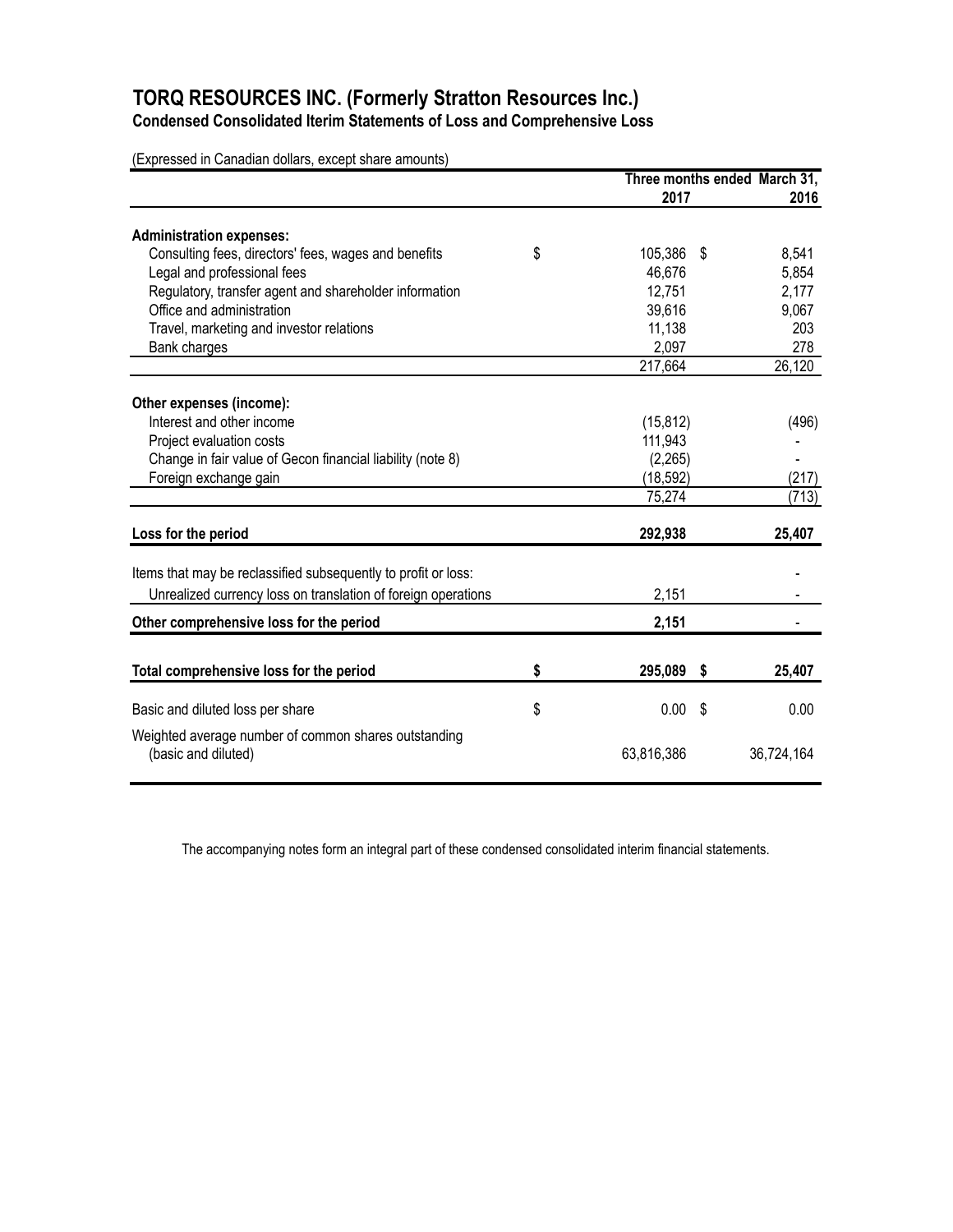**Condensed Consolidated Interim Statements of Changes in Equity**

(Expressed in Canadian dollars, except share amounts)

|                                                                                | Number of shares  | Share capital       | Share option and | <b>Accumulated other</b>      | <b>Deficit</b>                        | <b>Total</b>            |
|--------------------------------------------------------------------------------|-------------------|---------------------|------------------|-------------------------------|---------------------------------------|-------------------------|
|                                                                                |                   |                     | warrant reservel | comprehensive loss            |                                       |                         |
| Balance at December 31, 2015<br>Net loss and comprehensive loss for the period | $36,724,164$   \$ | $29,086,748$   \$   | $5,039,680$   \$ | $\overline{\phantom{0}}$<br>- | $(34, 540, 870)$ \$<br>S<br>(25, 407) | (414, 442)<br>(25, 407) |
| Balance at March 31, 2016                                                      | $36,724,164$   \$ | $29,086,748$ \ \ \$ | $5,039,680$   \$ | $\overline{\phantom{0}}$      | $(34, 566, 277)$ \$                   | (439, 849)              |
| Balance at December 31, 2016                                                   | $56,824,164$ \ \$ | $36,103,136$   \$   | $5,039,680$   \$ | $(1,024)$ \$                  | $(35,201,369)$ \$                     | 5,940,423               |
| Total comprehensive loss for the period                                        |                   |                     | -                | (2, 151)                      | (292, 938)                            | (295,089)               |
| Proceeds from private placement, net of<br>share issue costs (note 5 (b))      | 20,300,000        | 12,747,964          | -                | -                             |                                       | 12,747,964              |
| Balance at March 31, 2017                                                      | $77,124,164$   \$ | $48,851,100$ \ \$   | $5,039,680$   \$ | $(3, 175)$ \$                 | $(35, 494, 307)$ \$                   | 18,393,298              |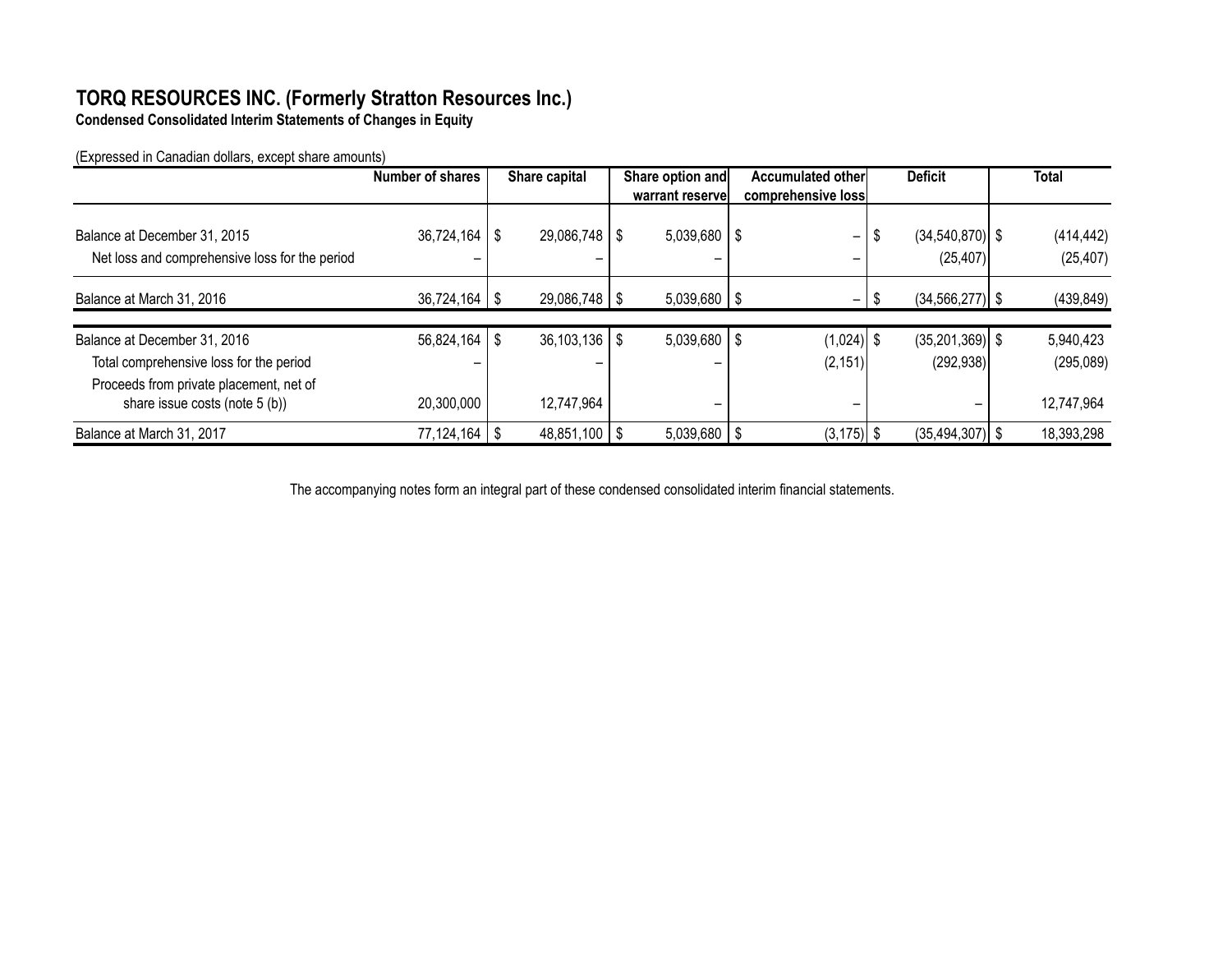**Condensed Consolidated Interim Statements of Cash Flows**

(Expressed in Canadian dollars)

|                                                            | Three months ended March 31, |    |           |
|------------------------------------------------------------|------------------------------|----|-----------|
|                                                            | 2017                         |    | 2016      |
| Cash (used in) provided by:                                |                              |    |           |
| <b>Operating activities:</b>                               |                              |    |           |
| Net loss and comprehensive loss for the period             | \$<br>(292, 938)             | \$ | (25, 407) |
| Items not involving cash:                                  |                              |    |           |
| Change in fair value of Gecon financial liability (note 8) | (2,265)                      |    |           |
| Unrealized foreign exchange loss (gain)                    | 2,919                        |    | (92)      |
| Interest income                                            | (15, 812)                    |    | (496)     |
| Changes in non-cash working capital:                       |                              |    |           |
| Amounts receivable                                         | (14, 927)                    |    | (1, 255)  |
| Prepaid expenses and deposits                              | (54, 107)                    |    | (3,909)   |
| Accounts payable and accrued liabilities                   | 99,175                       |    | 2,612     |
| Cash used in operating activities                          | (277, 955)                   |    | (28, 547) |
| Investing activities:                                      |                              |    |           |
| Mineral property expenditures                              | (277, 236)                   |    |           |
| Interest received                                          | 15,812                       |    | 496       |
| Cash used in investing activities                          | (261,424)                    |    | 496       |
|                                                            |                              |    |           |
| <b>Financing activities:</b>                               |                              |    |           |
| Shares issued for cash, net of issuance costs (note 5(b))  | 12,747,964                   |    |           |
| Cash provided by financing activities                      | 12,747,964                   |    |           |
| Effect of foreign exchange rate changes on cash            | (5, 187)                     |    | 92        |
|                                                            |                              |    |           |
| Increase (decrease) in cash                                | 12,203,397                   |    | (27, 959) |
| Cash, beginning of the period                              | 5,864,033                    |    | 215,521   |
| Cash, end of the period                                    | \$<br>18,067,430             | \$ | 187,562   |

Supplemental cash flow information (note 9)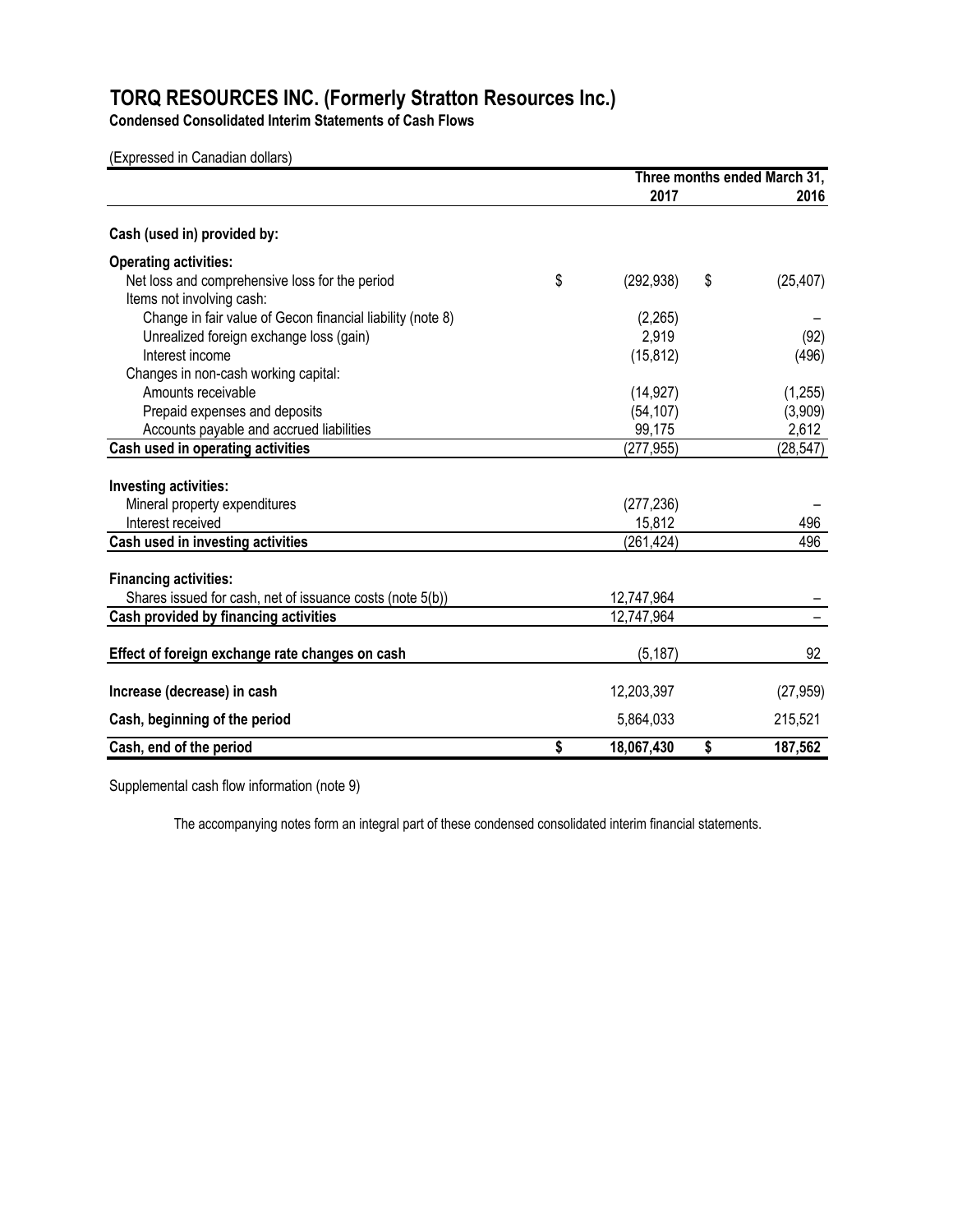#### **1. Corporate information**

Torq Resources Inc. (formerly known as Stratton Resources Inc.) (the "Company" or "Torq") is incorporated under the Business Corporations Act (British Columbia) and is listed on the TSX Venture Exchange ("the Exchange") as a Tier 2 mining issuer. The Company changed its name to Torq Resources Inc. effective March 15, 2017 and its shares trade under the symbol TORQ.V.

The Company and its subsidiaries are principally engaged in the acquisition, exploration, and development of mineral property interests in North America and Europe. The Company has not yet determined whether its mineral property interests contain economically recoverable mineral reserves. The Company's continuing operations and the underlying value and recoverability of the amounts shown for mineral property interests are entirely dependent upon the existence of economically recoverable mineral reserves, the ability of the Company to obtain the necessary financing to complete the exploration and development of its mineral property interests, obtaining the necessary mining permits, and on future profitable production or the proceeds from the disposition of the exploration and evaluation assets.

The head office and principal address of the Company is located at 1199 Hastings Street, Suite 600, Vancouver, British Columbia, V6E 3T5, Canada.

#### **2. Basis of presentation**

(a) Statement of compliance

These condensed consolidated interim financial statements have been prepared in accordance with International Accounting Standard ("IAS") 34, "Interim Financial Reporting" using accounting policies consistent with International Financial Reporting Standards ("IFRS") as issued by the International Accounting Standards Board ("IASB") and interpretations issued by the International Financial Reporting Interpretations Committee ("IFRIC"). The accounting policies followed in these condensed consolidated interim financial statements are the same as those applied in the Company's most recent audited consolidated financial statements for the year ended December 31, 2016 and 2015. These condensed consolidated interim financial statements should be read in conjunction with the Company's audited consolidated financial statements for the year ended December 31, 2016.

These condensed consolidated interim financial statements were authorized for issue and approved by the Board of Directors of the Company on May 30, 2017.

(b) Basis of preparation and consolidation

These condensed consolidated interim financial statements have been prepared on a historical cost basis, with the exception of the Gecon financial liability, which is measured at fair value (note 6).

The Company's functional currency is the Canadian dollar, which is also the Company's presentation currency. These consolidated financial statements are presented in Canadian dollars, unless otherwise noted. Amounts in these financial statements denominated in Euros are denoted as EUR.

The condensed consolidated interim financial statements include the financial statements of the Company and its subsidiaries as follows:

| <b>Subsidiary</b>                | Place of<br>incorporation | <b>Functional</b><br><b>Currency</b> | <b>Beneficial Interest</b> |
|----------------------------------|---------------------------|--------------------------------------|----------------------------|
| Stratton Resources (Canada) Ltd. | BC, Canada                | CAD                                  | 100%                       |
| Archelaus Resources DOOEL Skopje | Macedonia                 | EUR                                  | 100%                       |
| Gecon OOD                        | <b>Bulgaria</b>           | EUR                                  | 100%                       |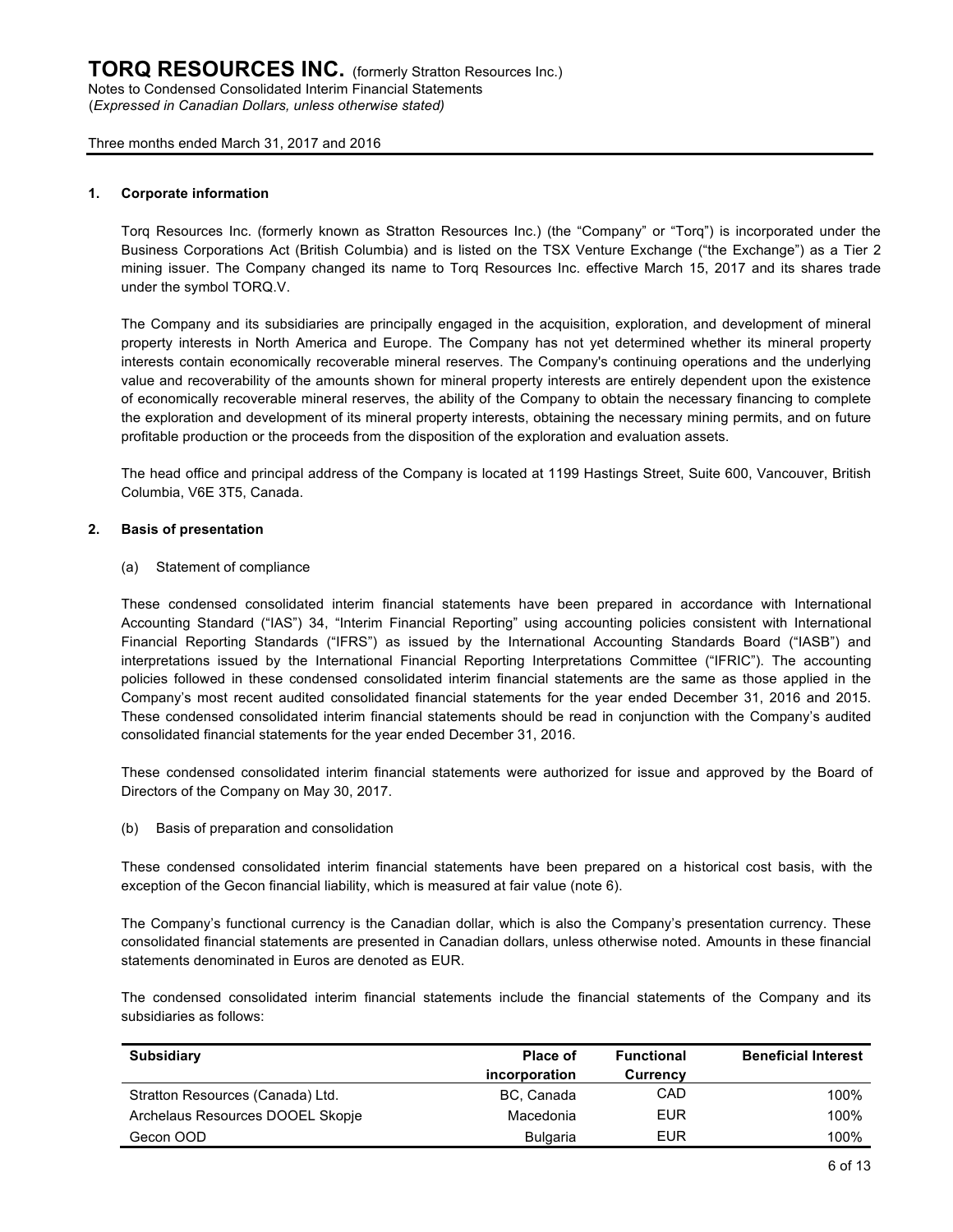(*Expressed in Canadian Dollars, unless otherwise stated)*

#### Three months ended March 31, 2017 and 2016

#### **2. Basis of presentation (continued)**

(b) Basis of preparation and consolidation (continued)

Subsidiaries are fully consolidated from the date on which control is transferred to the Company. They are deconsolidated from the date that control ceases. Control exists when the Company has power over an investee, exposure or rights, to variable returns from its involvement with the investee and the ability to use its power over the investee to affect the amount of the Company's returns.

Intercompany balances and transactions have been eliminated on consolidation.

Certain comparative figures have been reclassified to conform to the current period presentation.

(c) Critical accounting judgments and estimates

The preparation of financial statements in conformity with IFRS requires management to select accounting policies and make estimates and judgments that may have a significant impact on the condensed consolidated interim financial statements. Estimates are continuously evaluated and are based on management's experience and expectations of future events that are believed to be reasonable under the circumstances. Actual outcomes may differ from these estimates. The Company's critical accounting judgments and estimates were presented in note 2 of the audited annual consolidated financial statements for the year ended December 31, 2016 and have been consistently applied in the preparation of these condensed consolidated interim financial statements. No new judgements were applied.

(d) New accounting pronouncements

The following standards and interpretations have been issued but are not yet effective as of March 31, 2017. The Company did not early adopt any of these standards.

#### Revenue Recognition

In May 2014, the IASB issued IFRS 15 – Revenue from Contracts with Customers ("IFRS 15") which supersedes IAS 11 – Construction Contracts, IAS 18 – Revenue, IFRIC 13 – Customer Loyalty Programs, IFRIC 15 – Agreements for the Construction of Real Estate, IFRIC 18 – Transfers of Assets from Customers, and SIC 31 – Revenue – Barter Transactions Involving Advertising Services. IFRS 15 establishes a single five-step model framework for determining the nature, amount, timing and uncertainty of revenue and cash flows arising from a contract with a customer. The standard is currently mandatory for annual periods beginning on or after January 1, 2018, with early adoption permitted. The Company does not expect the adoption of this standard to impact its financial statements, as currently the Company does not earn revenues.

#### Financial instruments

In July 2014, the IASB issued the final version of IFRS 9 – Financial Instruments ("IFRS 9") to replace IAS 39 – Financial Instruments: Recognition and Measurement. IFRS 9 provides a revised model for recognition and measurement of financial instruments and a single, forward-looking "expected loss" impairment model. IFRS 9 also includes a substantially reformed approach to hedge accounting. The standard is effective for annual periods beginning on or after January 1, 2018, with early adoption permitted. The Company is currently evaluating the impact of the adoption of this standard on its consolidated financial statements.

#### Leases

In January 2016, the IASB published a new accounting standard, IFRS 16 – Leases ("IFRS 16") which supersedes IAS 17 – Leases. IFRS 16 specifies how to recognize, measure, present and disclose leases. The standard provides a single lessee accounting model, requiring the recognition of assets and liabilities for all leases, unless the lease term is 12 months or less or the underlying asset has a low value. The standard is effective for annual periods beginning on or after January 1, 2019, with early adoption permitted if IFRS 15, has also been applied. The Company does not have any material lease agreements and does not expect the adoption of this standard to materially impact its consolidated financial statements.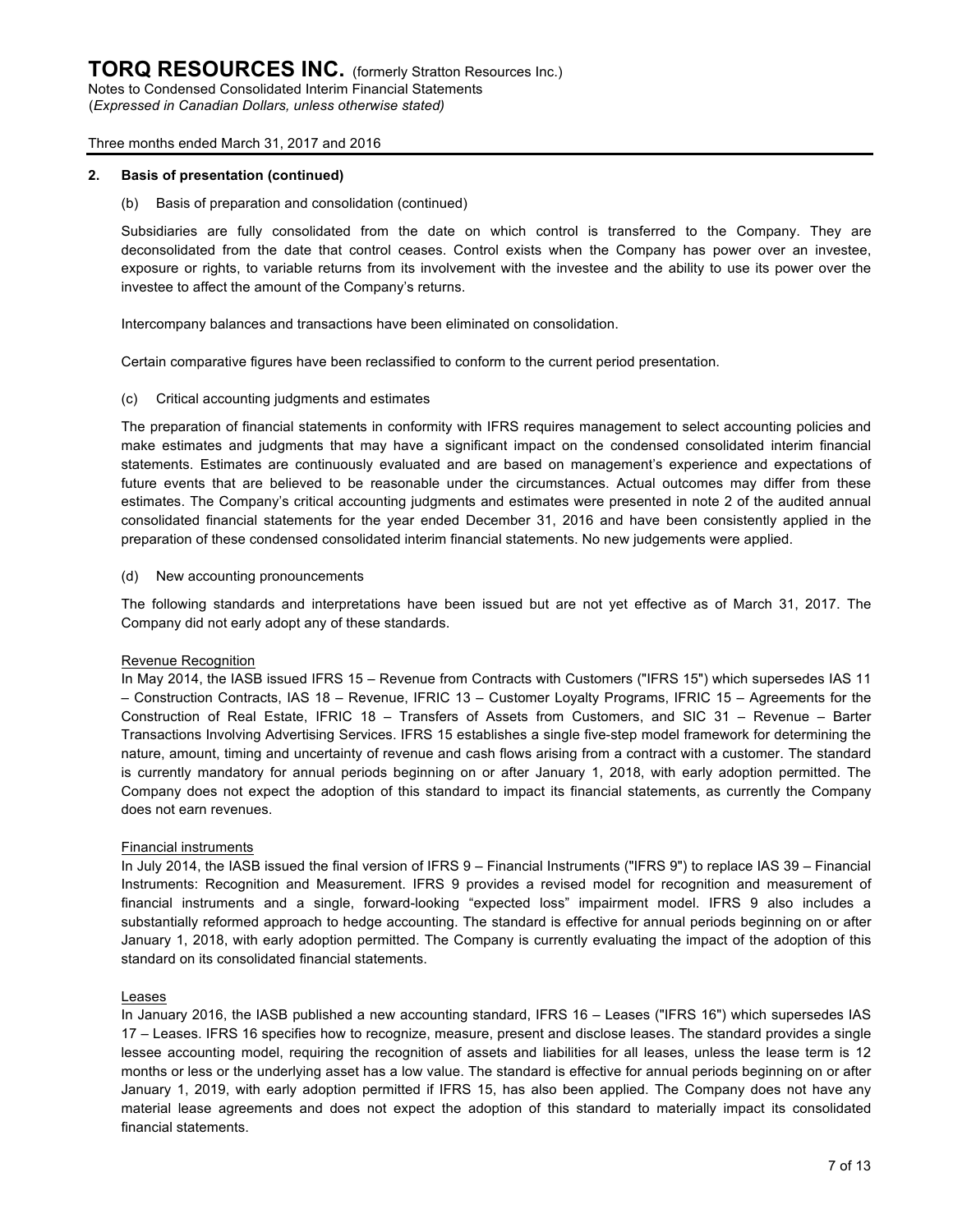(*Expressed in Canadian Dollars, unless otherwise stated)*

Three months ended March 31, 2017 and 2016

#### **3. Prepaid expenses and deposits**

Prepaid expenses and deposits as at March 31, 2017 include \$239,600 (December 31, 2015 - \$239,600) of security deposits paid to the Department of Natural Resources of Newfoundland and Labrador in respect to the Newfoundland project (note 4). The security deposits are refundable to the Company upon the completion of assessment work on the claims in the aggregate amount of \$955,400 by October 24, 2017 and an additional \$3,000 by November 17, 2017.

#### **4. Mineral property interests**

#### a) Newfoundland project

On October 28, 2016, the Company entered into an option agreement with Wildwood Exploration Inc. to acquire the rights to approximately 119,000 hectares in Newfoundland, Canada (the "Newfoundland Option"). Under the terms of the Newfoundland Option, the Company may acquire a 100% interest, subject to a NSR royalty, in 4,777 mineral claims through a combination of work expenditures and cash and share payments as listed in the table below:

|                               |               |                      | Work         |
|-------------------------------|---------------|----------------------|--------------|
| Due dates                     | Cash Payments | <b>Common Shares</b> | Expenditures |
| Upon signing of the agreement | 75.000<br>\$  | 100.000              | \$           |
| On or before October 28, 2017 | 150.000       | 200,000              | 250,000      |
| On or before October 28, 2018 | 200,000       | 250,000              | 500,000      |
| On or before October 28, 2019 | 250.000       | 400.000              | 500,000      |
| On or before October 28, 2020 | 175.000       | 500.000              | 1,000,000    |
| On or before October 28, 2021 |               | 1,750,000            |              |
| Total                         | 850,000<br>£. | 3,200,000            | \$2,250,000  |

The NSR is 2.0% with 50% (being 1.0%) buyable for \$3,000,000 any time.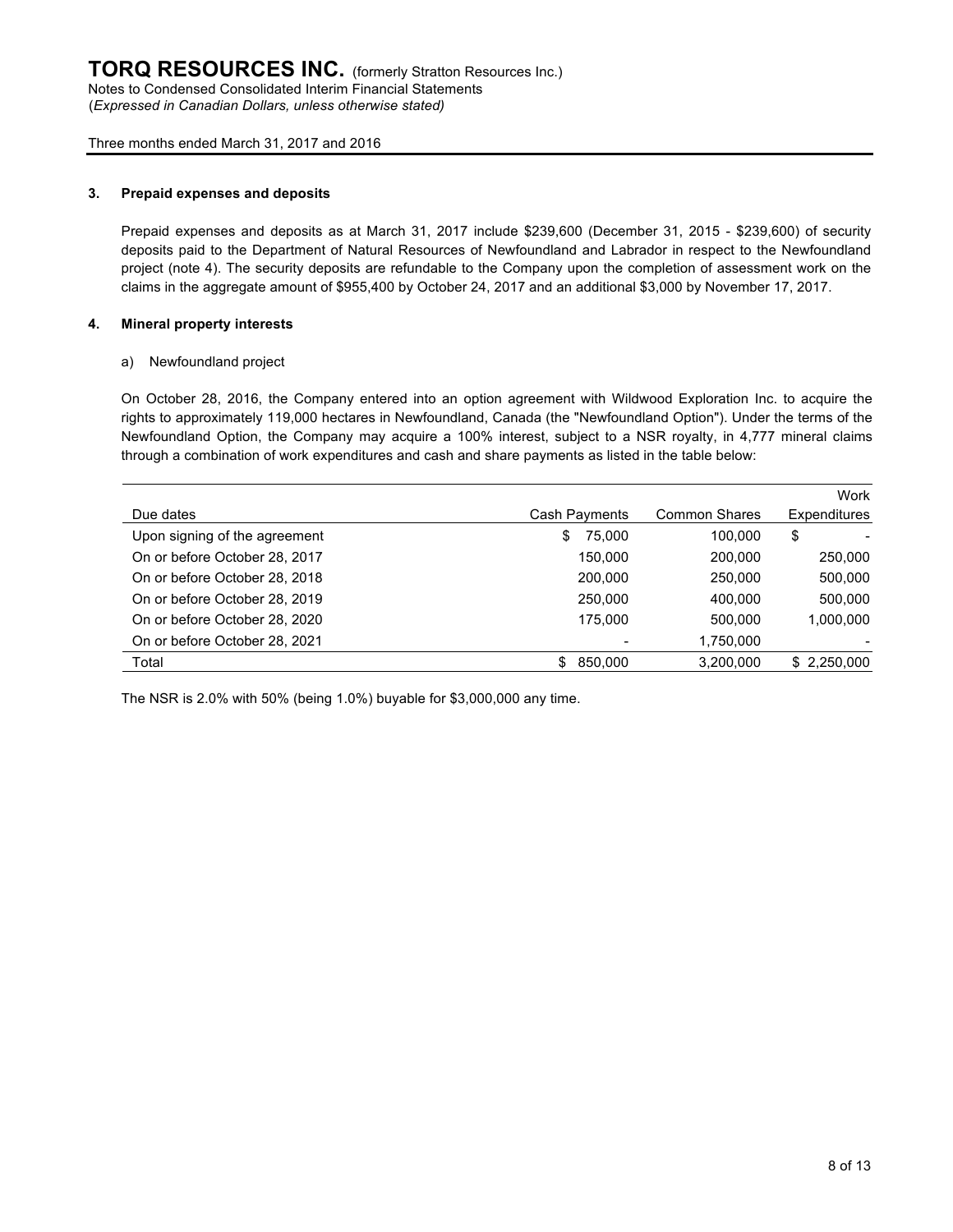## **TORQ RESOURCES INC.** (formerly Stratton Resources Inc.) Notes to Condensed Consolidated Interim Financial Statements

(*Expressed in Canadian Dollars, unless otherwise stated)*

#### Three months ended March 31, 2017 and 2016

#### **4. Mineral property interests (continued)**

b) Mineral property interests continuity

The following is a continuity of costs capitalized as mineral property interests:

|                                         | <b>Newfoundland</b> |
|-----------------------------------------|---------------------|
| Balance as at December 31, 2015         | \$                  |
| <b>Acquisition costs</b>                |                     |
| Additions:                              |                     |
| Option payments                         | 135,000             |
| Other acquisition costs                 | 81,180              |
| <b>Exploration and evaluation costs</b> |                     |
| Additions:                              |                     |
| Drilling and sampling                   | 159,292             |
| Logistics                               | 9,642               |
| Project support cost                    | 115,574             |
| Wages and consultants                   | 104,544             |
| Balance as at December 31, 2016         | \$<br>605,232       |
| Additions during the period:            |                     |
| <b>Exploration and evaluation costs</b> |                     |
| Drilling and sampling                   | 40,469              |
| Logistics                               | 11,902              |
| Project support cost                    | 6,707               |
| Wages and consultants                   | 14,914              |
| Balance as at March 31, 2017            | \$<br>679,324       |

#### **5. Share capital**

(a) Authorized

Unlimited common shares without par value

(b) Share issuances

#### **Three months ended March 31, 2017:**

On February 27, 2017, the Company closed a non-brokered private placement for gross proceeds of \$13,195,000 (the "February 2017 Private Placement") pursuant to which the Company issued an aggregate of 20,300,000 common shares at a price of \$0.65 per common share. Share issue costs related to the Private Placement amounted to \$447,036, which included finder's fees of \$377,042 and professional and regulatory fees of \$66,994. A reconciliation of the impact of the February 2017 Private Placement on share capital is as follows: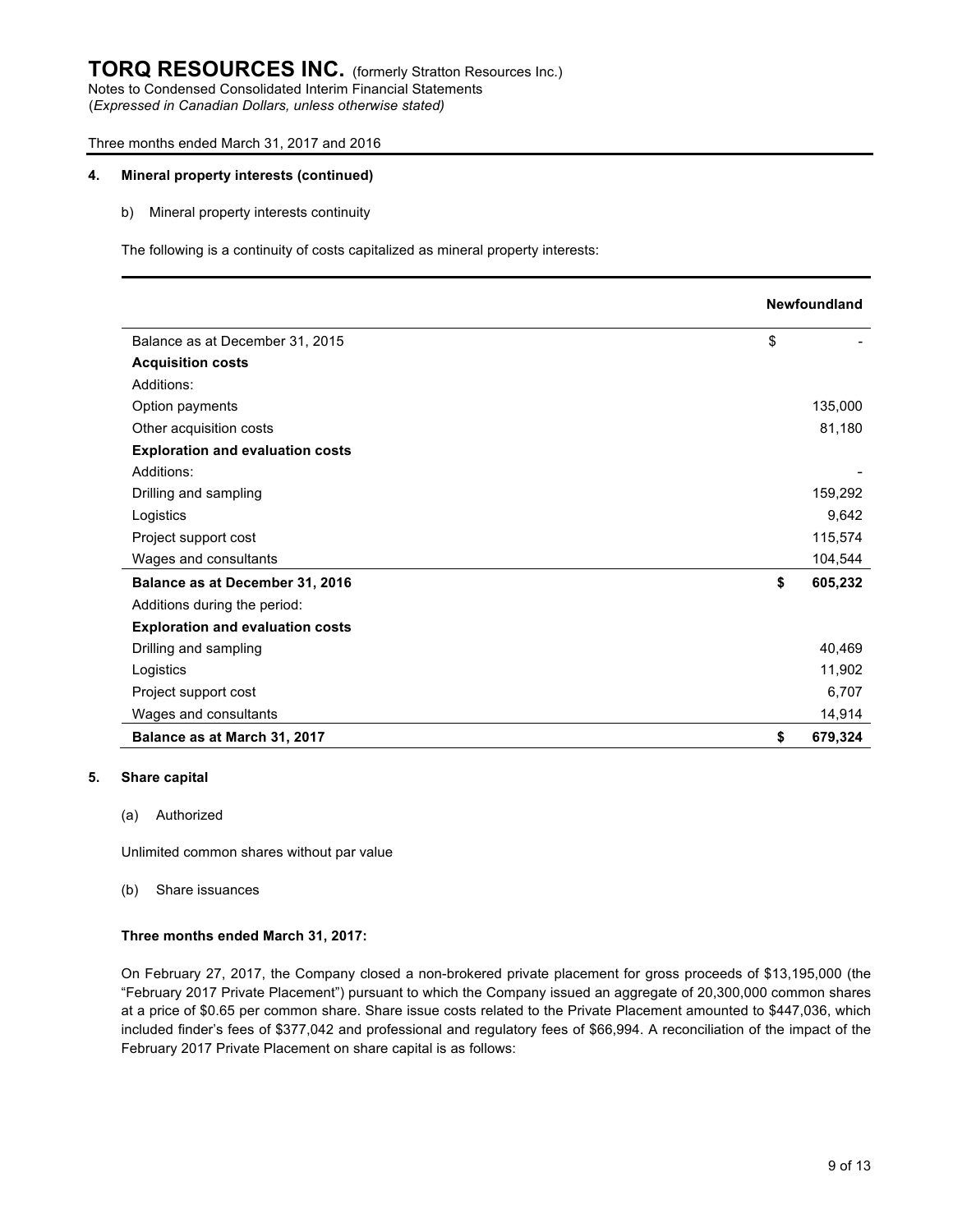#### **5. Share capital (continued)**

(b) Share issuances (continued)

|                                          | Number of common | Impact on     |
|------------------------------------------|------------------|---------------|
|                                          | shares issued    | share capital |
| Common shares issued at \$0.65 per share | 20,300,000       | \$ 13,195,000 |
| Cash share issue costs                   |                  | (447, 036)    |
|                                          | 20,300,000       | 12,747,964    |

#### **Twelve months ended December 31, 2016:**

Pursuant to the Newfoundland Option Agreement (note 4 (a)) the Company issued 100,000 common shares with a total fair value of \$60,000. The fair value of the shares was determined based on the closing price of the Company's shares quoted at TSX Venture Exchange at the date of issuance of the shares, December 1, 2016.

On August 30, 2016, the Company closed a private placement for gross proceeds of \$7,000,000 (the "Private Placement") pursuant to which the Company issued an aggregate of 20,000,000 common shares at a price of \$0.35 per common share. Share issue costs related to the Private Placement, which included professional and regulatory fees, totaled \$43,612. There were no commissions or brokerage fees paid in connection with the Private Placement. A reconciliation of the impact of the Private Placement on share capital is as follows:

|                                          | Number of common<br>shares issued | Impact on<br>share capital |
|------------------------------------------|-----------------------------------|----------------------------|
| Common shares issued at \$0.35 per share | 20.000.000                        | 7,000,000<br>S.            |
| Cash share issue costs                   |                                   | (43, 612)                  |
|                                          | 20,000,000                        | 6,956,388                  |

#### **6. Share option and warrant reserve**

#### Share-based options

The Company maintains a Rolling Share-based Option Plan providing for the issuance of stock options up to 10% of the Company's issued and outstanding common shares. The Company may grant from time to time stock options to its directors, officers, employees and other service providers. The stock options vest 25% on the date of the grant and 12½% every three months thereafter for a total vesting period of 18 months.

During the three months ended March 31, 2017 and 2016, the Company did not grant any stock options and has no outstanding or exercisable stock options.

#### Share purchase warrants

During the three months ended March 31, 2017 and 2016, the Company did not issue share purchase warrants and has no outstanding or exercisable share purchase warrants.

#### **7. Related party transactions**

All transactions with related parties have occurred in the normal course of operations and are measured at their fair value as determined by management. All amounts are unsecured, non-interest bearing and have no specific terms of settlement, unless otherwise noted.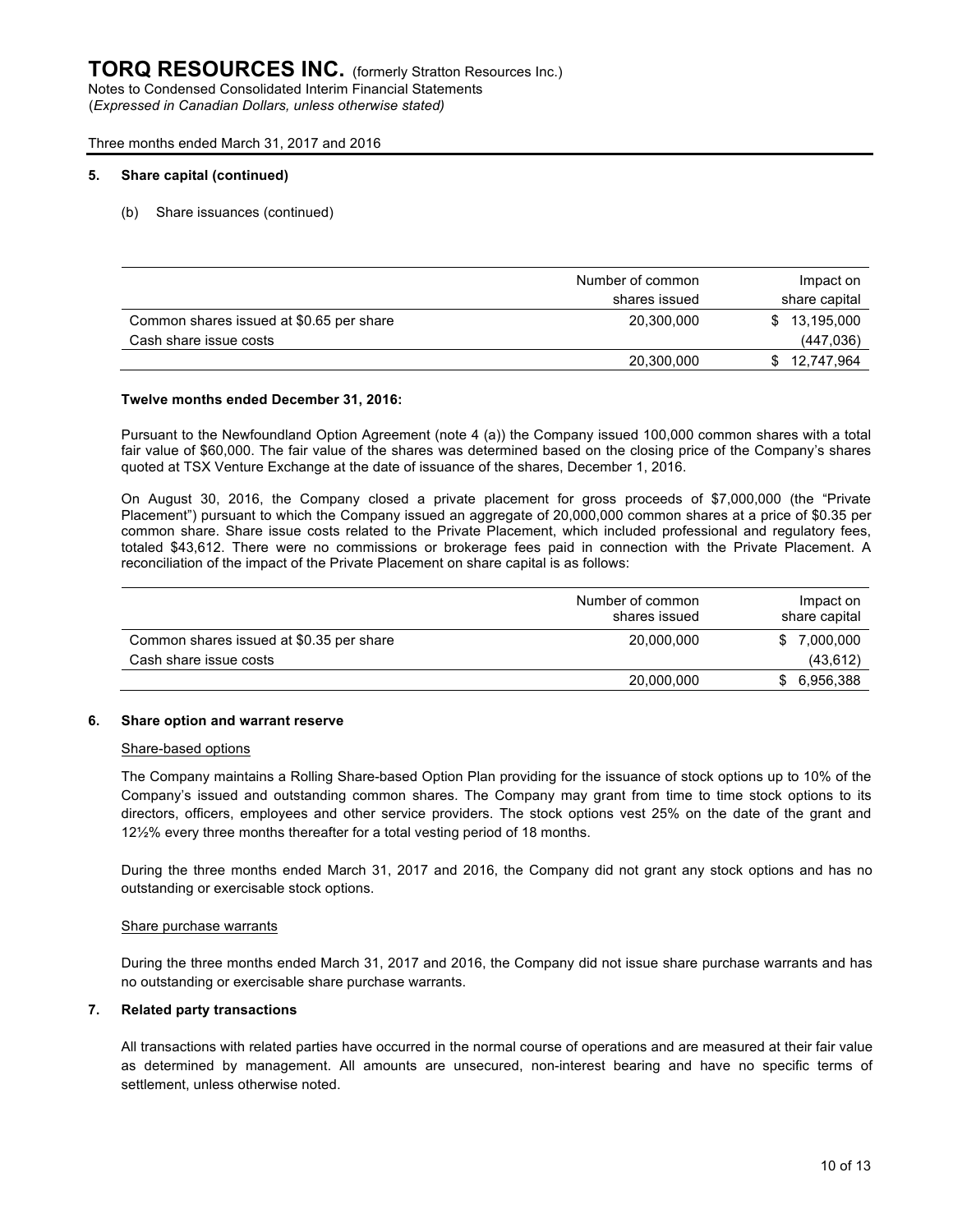(*Expressed in Canadian Dollars, unless otherwise stated)*

#### Three months ended March 31, 2017 and 2016

#### **7. Related party transactions (continued)**

|                                                           | Three months ended March 31, |           |  |
|-----------------------------------------------------------|------------------------------|-----------|--|
|                                                           | 2017                         | 2016      |  |
| Universal Mineral Services Ltd. <sup>1</sup>              |                              |           |  |
| Included in the statement of loss and comprehensive loss: |                              |           |  |
| Bank charges                                              | \$571                        | \$<br>142 |  |
| Consulting fees, directors' fees, wages and benefits      | 38910                        | 8,541     |  |
| Office, rent and administration                           | 34,913                       | 9,067     |  |
| Project evaluation costs                                  | 31,675                       |           |  |
| Regulatory, transfer agent and shareholder information    | 730                          |           |  |
| Capitalized to mineral property interest:                 |                              |           |  |
| Newfoundland project                                      | 6,442                        |           |  |
| Total transactions for the years                          | \$113,241                    | \$17,750  |  |

1) Universal Mineral Services Ltd., ("UMS") is a private company with directors and officers in common that, pursuant to an agreement dated December 30, 2015, provides office space and administrative services to the Company on a cost recovery basis. The outstanding balance owing at March 31, 2017 was \$40,807 (December 31, 2016 - \$30,388) and prepaid expenses and deposits balance was \$50,000 (December 31, 2016 - \$31,000).

#### Key management compensation

In addition to the transactions disclosed above, the Company provided the following compensation to key management members:

|                     |          | Three months ended March 31, |  |  |
|---------------------|----------|------------------------------|--|--|
|                     | 2017     | 2016                         |  |  |
| Short-term benefits | \$53.580 | -                            |  |  |

#### **8. Financial instruments**

Financial instruments are evaluated under a fair value hierarchy that reflects the significance of inputs used in making fair value measurements as follows:

- Level 1 Quoted prices in active markets for identical assets or liabilities;
- Level 2 Inputs other than quoted prices included in Level 1 that are observable for the asset or liability, either directly (market prices) or indirectly (derived from market prices);
- Level 3 Inputs for the asset or liability that are not based upon observable market data.

As at March 31, 2017, the Company's financial instruments consist of cash, amounts receivable, trade payables and other and Gecon financial liability. The fair values of cash, amounts receivable, trade payables and other approximate their carrying values due to their short-term to maturity.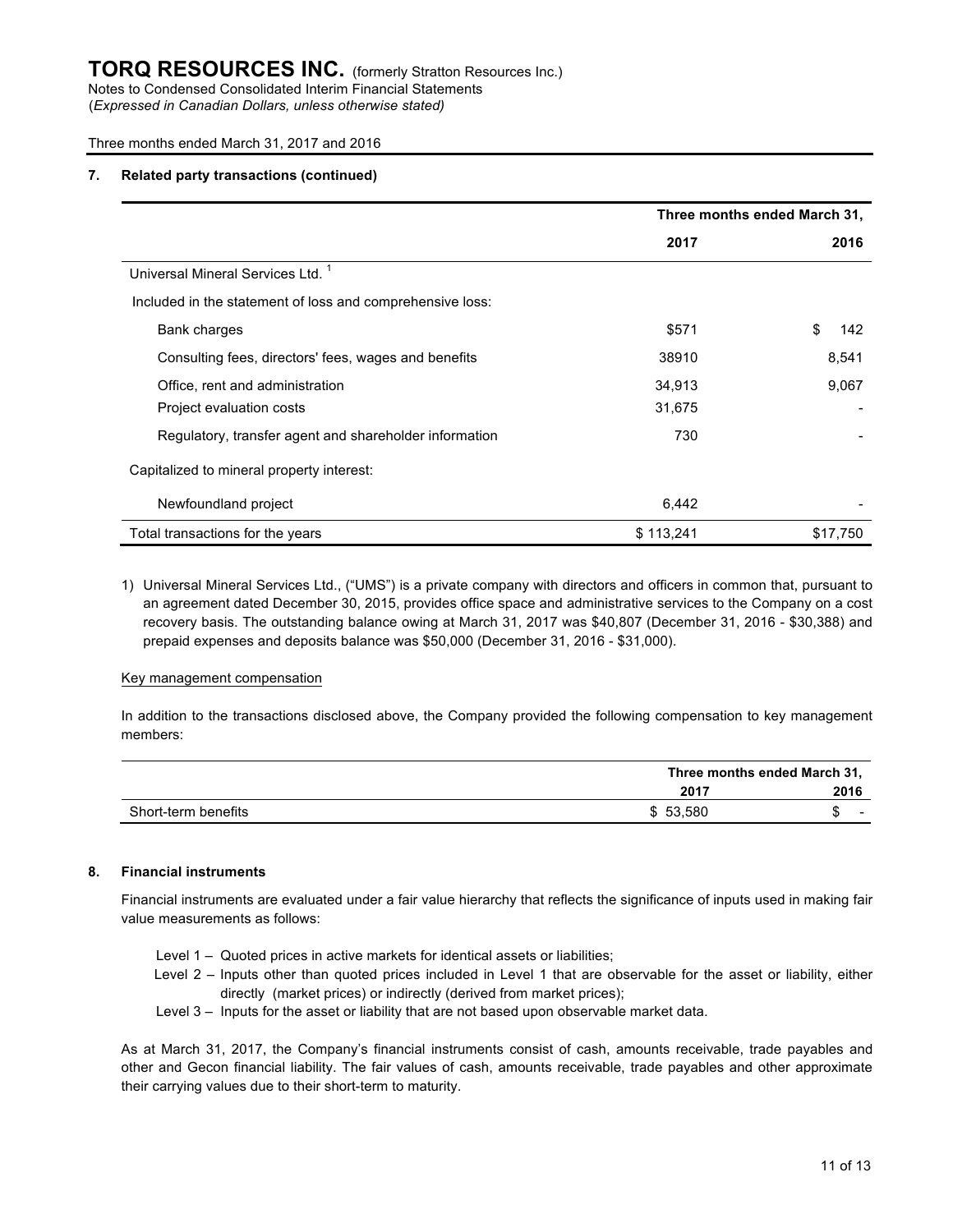### **8. Financial instruments (continued)**

As at March 31, 2017 and December 31, 2016, the only financial instruments measured at fair value was the Gecon financial liability which is classified under level 3 of the fair value hierarchy. The Gecon financial liability was revalued at March 31, 2017 to \$216,207 with the change in fair value since December 31, 2016 recognized in the comprehensive statement of loss.

The Company is exposed to the potential loss from various risks as outlined below.

(a) Credit risk

The Company is subject to credit risk on the cash and amounts receivable balances. The Company limits exposure to credit risk on liquid financial assets through maintaining its cash balances in Canadian highly rated financial institutions. The Company considers the risk of loss associated with cash to be low. The amounts receivable are primarily due from government agencies and are not considered to represent a material credit risk exposure to the Company.

(b) Liquidity risk

The Company manages liquidity risk by maintaining sufficient cash balances. Liquidity requirements are managed based on expected cash flow to ensure there is sufficient capital to meet short-term obligations. The Company estimates that is contractual obligations pertaining to accounts payable and accrued liabilities will be satisfied within one year.

(c) Market risk

This is the risk that the fair value or future cash flows of a financial instrument will fluctuate because of changes in market prices. Significant market risks to which the company is exposed are as follows:

#### Foreign currency risk

The Company is exposed to currency risk by having balances and transactions in currencies that are different from its functional currency (the Canadian dollar). As at March 31, 2017, the Company held net financial assets denominated in US dollars in the amount of \$944,485 (December 31, 2016 - \$165,642) and net financial assets denominated in Euro of \$39,384 (December 31, 2016 – \$33,632).

A 1% increase or decrease in the US dollar and Euro exchange rates would result in an increase/decrease of approximately \$9,839 in the Company's net loss for the period.

#### Interest rate risk

Interest rate risk is the risk that the fair value or future cash flows of a financial instrument will fluctuate because of changes in market interest rates.

The Company's cash attract interest at floating rates paid on deposits. The interest is typical of Canadian banking rates, which are at present low, however the conservative investment strategy mitigates the risk of deterioration to the investment. A change of one basis point in the interest rate would result in an increase/decrease of approximately \$18,067 in the Company's net loss for the period.